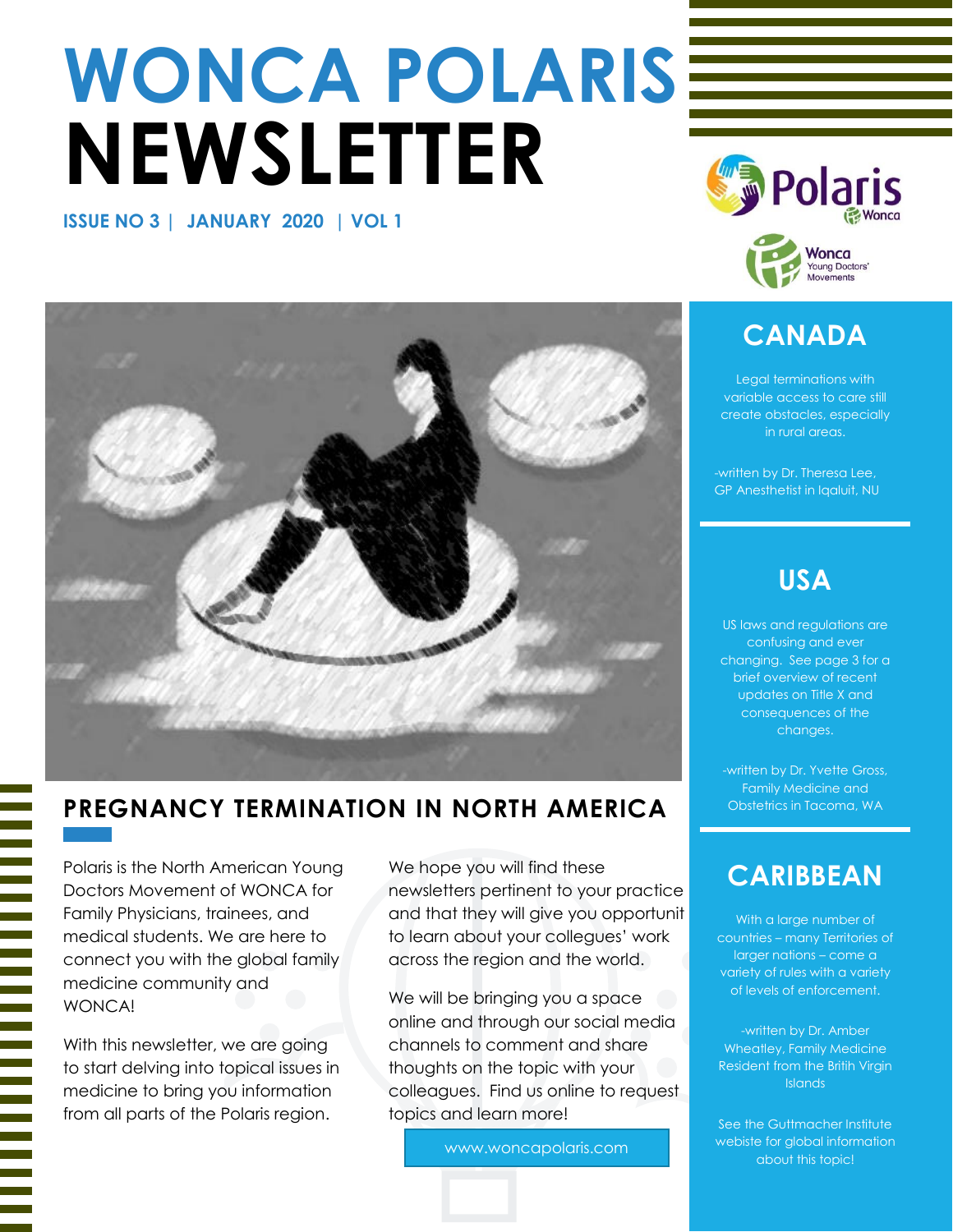#### **ISSUE NO 3 | JANUARY 2020 | VOLUME 1**



#### **CANADA:**

Although legal since 1969, abortion services across Canada remain widely variable, particularly in the vast swathes of rural and remote regions. In 2015, citizens lauded Health Canada's approval of mifepristone for the medical termination of pregnancies up to nine weeks gestation. In 2017, Canada was one of the final developed countries to make it publicly available as one-half of a regimen called Mifegymiso, which includes misoprostol. In an attempt to further diminish barriers to access, Health Canada lifted the requirement to acquire a dating ultrasound prior to being prescribed Mifegymiso in 2019.

Presently, all provinces and territories provide fully-funded abortion services up to different gestational cutoffs, though some jurisdictions restrict access to specific clinics or hospitals predominantly located in urban centres. Despite remarkable recent developments, patients continue to encounter significant obstacles, from practitioners who are unfamiliar with meds, reluctant to prescribe or refer, to the lack of local product supply and insurmountable geographical or financial limitations to access.

#### **In Inuit Nunangat**

Dr. Lee's practice includes both medical and surgical pregnancy terminations up to 13 weeks. Patients in the Qikiqtaaluk region can travel up to 1500 km by plane to access abortion care, and up to an additional 2500 km at later gestations. While Mifegymiso offers the discretion of at-home termination, the process can be slow and especially daunting in the context of endemic housing insecurity, and of the distance to blood products or the nearest emergency surgical facility. Vacuum aspirations therefore persist as the preferred method.

*"It is an honour to participate in the full spectrum of women's health as a GP-Anesthetist who also practices intrapartum obstetrics and abortion care. In doing so, I hope to help sustain the tradition of rural generalism according to the needs of the communities I serve."- Dr. Lee*

#### RATES AND PERCENTAGES

Global and regional estimates of induced abortion, 1990-1994 and 2010-2014

| World and region                | Abortion rate* |           | % of all pregnancies<br>ending in abortion |
|---------------------------------|----------------|-----------|--------------------------------------------|
|                                 | 1990-1994      | 2010-2014 | 2010-2014                                  |
| World                           | 40             | $35+$     | 25                                         |
| Developed countries             | 46             | $27+$     | 27                                         |
| Developing countries            | 39             | 36        | 24                                         |
| Africa                          | 33             | 34        | 15                                         |
| Asia                            | 41             | 36        | 27                                         |
| Europe                          | 52             | $29+$     | 30                                         |
| Latin America and the Caribbean | 40             | 44        | 32                                         |
| Northern America                | 25             | $17+$     | 17                                         |
| Oceania                         | 20             | 19        | 16                                         |

\*Abortions per 1.000 women aged 15-44, †Difference between 2010-2014 and 1990-1994 was statistically significant.

www.guttmacher.org

#### **Countries and territories in Latin America and the Caribbean** can be classified into six categories, according to the reasons for which abortion is legally permitted.

| Reason                                                                                 | Countries and territories                                                                                                 |  |
|----------------------------------------------------------------------------------------|---------------------------------------------------------------------------------------------------------------------------|--|
| Prohibited altogether (no<br>explicit legal exception)                                 | Dominican Republic, El Salvador, Haiti, Honduras, Nicaragua, Suriname                                                     |  |
| To save life of woman                                                                  | Antigua and Barbuda, Brazil (a), Chile (a,c), Dominica, Guatemala,<br>Mexico (a.c.e), Panama (a.c.d), Paraguay, Venezuela |  |
| To save life of woman/<br>preserve physical health*                                    | Argentina (a), Bahamas, Bolivia (a,b), Costa Rica, Ecuador, Grenada, Peru                                                 |  |
| To save life of woman/preserve<br>physical or mental health                            | Colombia (a,b,c), Jamaica, St. Kitts and Nevis, St. Lucia (a,b), Trinidad and<br>Tobago                                   |  |
| To save life of woman/preserve<br>physical or mental health/socio-<br>economic reasons | Barbados (a,b,c,d), Belize (c), St. Vincent and Grenadines (a,b,c)                                                        |  |
| Without restriction as to reason                                                       | Cuba (d), Guyana, Puerto Rico, Uruguay (d)                                                                                |  |

\*Includes countries with laws that refer simply to "health" or "therapeutic" indications, which may be interpreted more broadly than physical health. Notes: Some countries also allow abortion in cases of (a) rape. (b) incest or (c) fetal anomaly. Some countries restrict abortion by requiring (d) parental authorization. In Mexico, (e) the legality of abortion is determined at the state level, and the legal categorization listed ere reflects the status for the majority of women. Countries that allow abortion without restriction as to reason have gestational age limits

2 reflect reflects the status for the indeed of chemical section of the chemical state of the state of the state of the state of gounds.

## **THE CARIBBEAN REGION**

consists of a mixture of independent, current or former commonwealth countries and overseas territories, leading to variable laws. In most countries – regardless of the law – abortion is frequently available. At the same time, despite the noted risks of illegal abortions, governments are hesitant to change the law out of fear of public backlash. Additionally, variation exists between the laws in the Carribbean territories and their mainland counterparts. French overseas territories followed French law regardless of public opinion, while the British and Dutch overseas territories were given a choice, frequently differing from laws in their Mainland counterparts. Many countries have exceptions for rape, incest, and fetal abnormalities and restrictions for gestationsal age. Additionally, in many places the law differs from what is enforced on physicians and women.